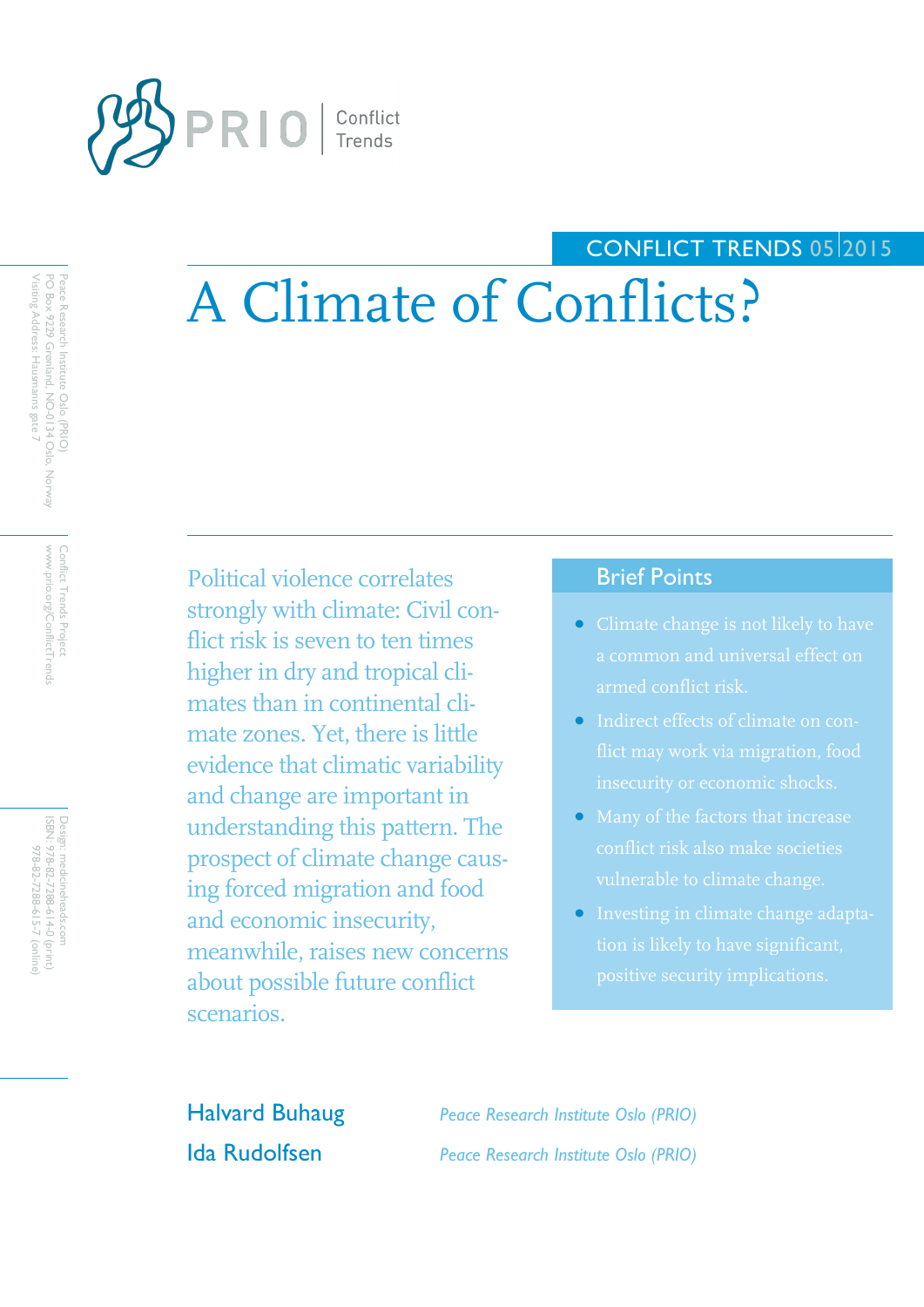#### **The climate–conflict overlap**

Contemporary civil conflicts are disproportionately located in dry and tropical areas, close to the Equator (Figure 1). In fact, the historical civil war rate among countries in warm and dry climates is ten times higher than the conflict rate among countries located in cooler, continental climate zones. The reason for this distinct clustering is not well understood. Common explanations point to a similar distribution of key underlying risk facors, such as poverty, natural resource dependence, poor governance, and unstable neighborhoods, but much of the variation in the geographic pattern remains unexplained.

If conflicts cluster in certain climates, could climate itself be a contributing cause? Dry and semi-arid regions, such as the African Sahel and parts of the Middle East, are characterized by highly volatile weather patterns and fragile ecological systems, which jointly may have impeded intensive agriculture and long-term investments, and the development of robust economic and political institutions.

Even if climate might be indirectly associated with societies' exposure to violent conflict through its influence on fundamental socioeconomic, demographic, and political development trajectories, this association is complex and far from deterministic. Meanwhile, a separate question of far greater urgency is attracting increasing scientific as well as political attention: whether extreme weather and shifting climatic patterns affect the risk and distribution of armed conflict.

#### **Climate variability and conflict**

Motivated by recent conflict events in Darfur and the Arab world, there has been a rapid surge in research investigating the statistical relationship between climatic changes and armed conflict. While some of these studies report a positive relationship, others report negative effects or fail to uncover any relationship at all. Taken together, the research community concludes that climatic variability plays at most a marginal role in accounting for state-based violent conflict.

The lack of scientific evidence of a direct climate-conflict link might suggest that these phenomena are causally unrelated. However, such a conclusion would be premature and possibly false. First of all, while the public debate concerns consequences of climate change, the academic literature is largely limited to considering effects of climate variability, or short-term climatic changes, including individual droughts and other extreme weather phenomena. It is not given that societies will respond similarly to gradual, longterm shifts in normal conditions as they do to abrupt changes. The complex and reciprocal nature of the long-term climate-conflict relationship makes it very difficult to isolate and quantify the true causal contribution of climate change on armed conflict risk.

Second, much of the statistical empirical research to date is limited to considering possible aggregate and general effects between climatic anomalies and armed conflict. In contrast, qualitative work as well as rele-



**Figure 1.** Global distribution of armed civil conflict since 1946. Darker shades indicate more durable zones of conflict.

vant policy and NGO reports typically stress the indirect and interactive nature of climatedriven impacts, portraying climate change as a 'threat multiplier' in vulnerable regions.

#### **Causal mechanisms**

Accepting that climatic variability and change do not have a uniform and universal impact on violent conflict risk, what might be the likely intermediate impacts that could translate adverse environmental hardship into organized violent conflict?

Three plausible causal mechanisms are considered particularly important in this regard, although their relevance depends critically on the presence of a set of conflict-facilitating scope conditions (Figure 2).

#### *Migration*

Today, there are more people living in cities than in rural areas, and by 2050 urban settlers will make up 70 percent of the global popualtion. Virtually all population growth over the next 35 years will be absorbed by cities in the Global South.

Burgeoning cities in poor countries often lack adequate legal structures, sanitation, and health care. Also, job opportunities in the formal labor market may be limited, making the urban poor especially vulnerable to environmental hazards and socioeconomic shocks.

Physical processes associated with climate change are expected to accelerate rural-urban migration further, thereby also adding strains to public goods delivery in urban centers. For example, durable droughts and gradual deterioration of environmental conditions may push marginal populations into cities in order to find new modes of livelihood. Such a dynamic was discernible in the years preceding the 2011 outbreak of the Syrian civil war. Moreover, extreme weather events have the potential to trigger sudden migration flows through massive material destruction and disruption of local food and water supplies.

Migration, in turn, may be associated with increased conflict risk through several pathways: First, the arrival of migrants can lead to competition over scarce resources, such as land, food, and jobs. The violence in Darfur in the early 2000s is sometimes portayed as a climate-driven land-use conflict. Second,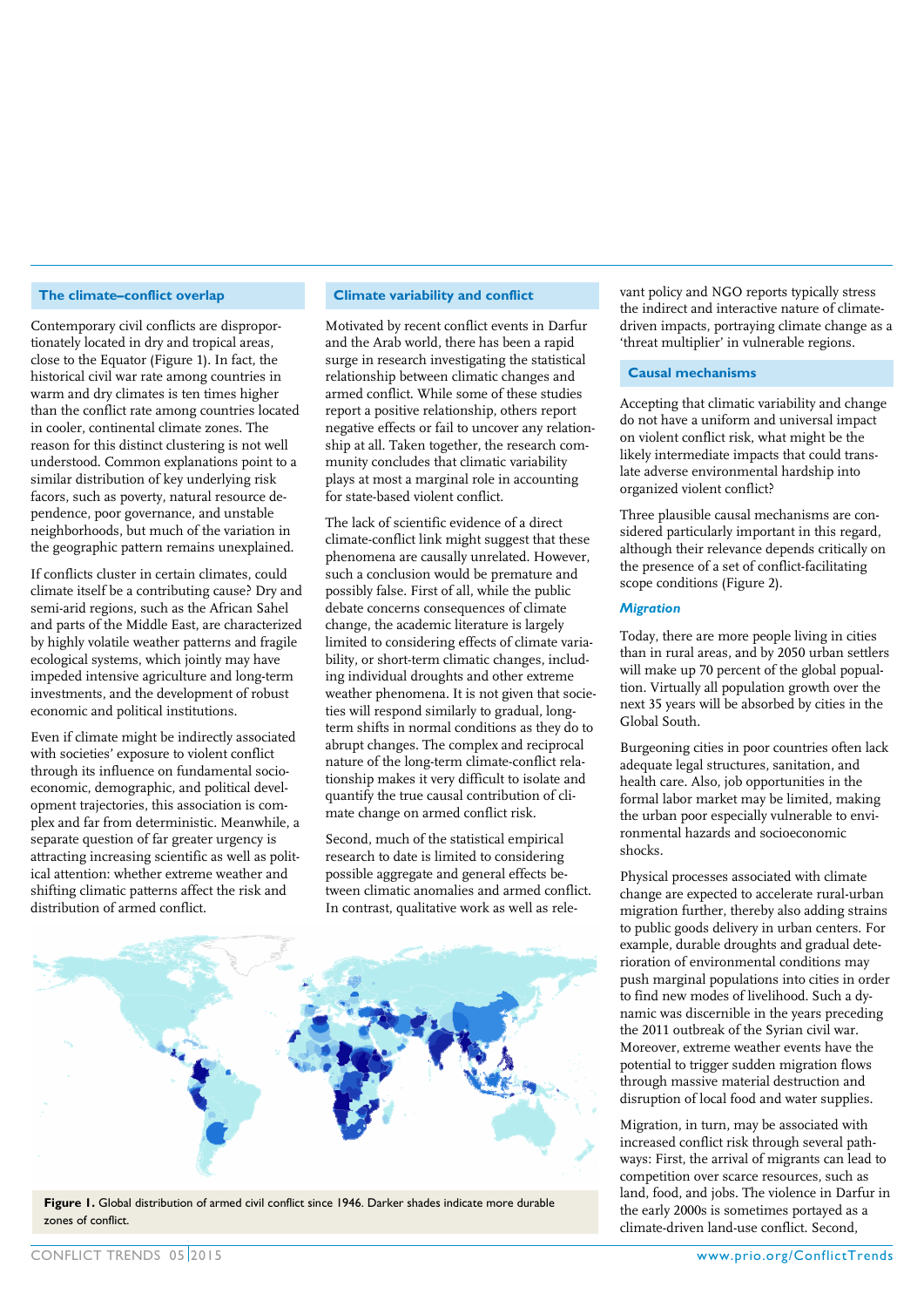migrants belonging to a different ethnic or cultural group than the host population can give rise to intercommunal tensions. The reluctance of the European Union to open up its borders in response to the recent Mediterranean migration crisis can be understood partly as a concern about possible consequences for the EU's internal security. Third, large transnational migration flows can create mistrust between the country of origin and receiving states regarding the treatment of the migrants. Due to poor data and lack of conceptual clarity, the causes and consequences of so-called 'environmental migration' have not been subjected to rigorous comparative research.

Distress-induced migration need not be exclusively negative, however. The urban absorption of rural migrants implies that cities can act as a societal safety valve, relieving the countryside of increasingly unsustainable environmental pressures. In addition, cities provide better access to health care and education opportunities, and concentration of people creates economies of scale. Historically, economic development has been strongly associated with rapid rural-urban migration.

#### *Food insecurity*

According to the World Bank, the global 2007–08 food crisis triggered demonstrations and riots in at least 48 countries. Among the world's top nine wheat importers – all located in the Middle East and North Africa – only Israel and the United Arab Emirates escaped social turmoil. While experts agree that the sudden increase in food prices was driven primarily by increasing fuel and fertilizing costs as well as market speculation, severe droughts and heat waves in major foodexporting countries also contributed to the crisis.

The largest share of food-insecure people can be found in Sub-Saharan Africa, where war, political instability, and lack of modern agricultural equipment have impeded food production and redistribution. Being significant food exporters in the early post-Colonial period, many African countries today are heavily dependent on imports of key food commodities, with resulting vulnerability to fluctuating food prices and transportation costs.

Food insecurity is closely related to poverty and poor governance. Farmers living on the



#### **Figure 2**. Plausible causal pathways

margins may have limited resources to cope with income loss from a bad harvest, and a lack of reliable seasonal weather forecasts impedes selling off livestock before the drought strikes. Agricultural output also influences local food supplies, and without wellfunctioning subsidies and redistribution systems, the consumer price of basic food commodities may double or triple in a matter of weeks.

Market price stability exerts a strong effect on social stability. Rapid upward shifts in food prices make it difficult for the poor to maintain their livelihood. A severe food crisis, in turn, is a symptom of poor governance and can serve as a powerful motivating cause for mobilization and protest. Large price volatilities also lead to uncertainty about the future, deterring investments in new production assets and increasing the cost of insurance schemes. Among the conditions associated with large price volatilities are high and increasing exposure to extreme weather events, and high dependence on food production systems vulnerable to such risks.

#### *Economic shocks*

Extreme weather events – and in the longer run, changing climatic conditions and sealevel rise – can have severe economic impacts beyond household-level effects on food prices and income from agricultural production.

Both export- and import-dependent agricultural economies are vulnerable to climatic shocks, which can dramatically reduce state revenues and impose unsustainable external debt. Increased spending on food imports may come at the expense of other social programs, such as health and education. Increased exposure to climatic hazards also reduces tourism, trade, and foreign direct investments.

Poor economic performance and economic shocks, in turn, are among the most robust and powerful correlates of civil conflict. Loss of state revenues can give rise to political challengers from within the regime, and poverty also lowers the opportunity cost of joining a rebellion.

Adapting to shifting environmental conditions and making the society resilient to future extremes are costly. This is especially the case in low-elevation coastal zones threatened by sea-level rise, where most of tomorrow's mega-cities will be found. Fragile states may lack the political will, financial resources, and know-how to adapt successfully, suggesting that the future will see an increasing gap between stable, wealthy societies and those caught in a poverty and instability trap.

#### **Scope conditions**

Societies do not respond to nature in a direct and mechanistic fashion. The extent to which climatic anomalies and change will affect migration patterns, food security, and economic development depends critically on the political and socioeconomic context. In fact, many of the factors that drive armed conflict today also determine societies' vulnerability to climate change: Countries characterized by chronic political instability, large and heterogeneous populations, widespread poverty and inequality, and high dependence on rain-fed agriculture are much more likely to elicit any of the adverse social effects described above (Figure 3).